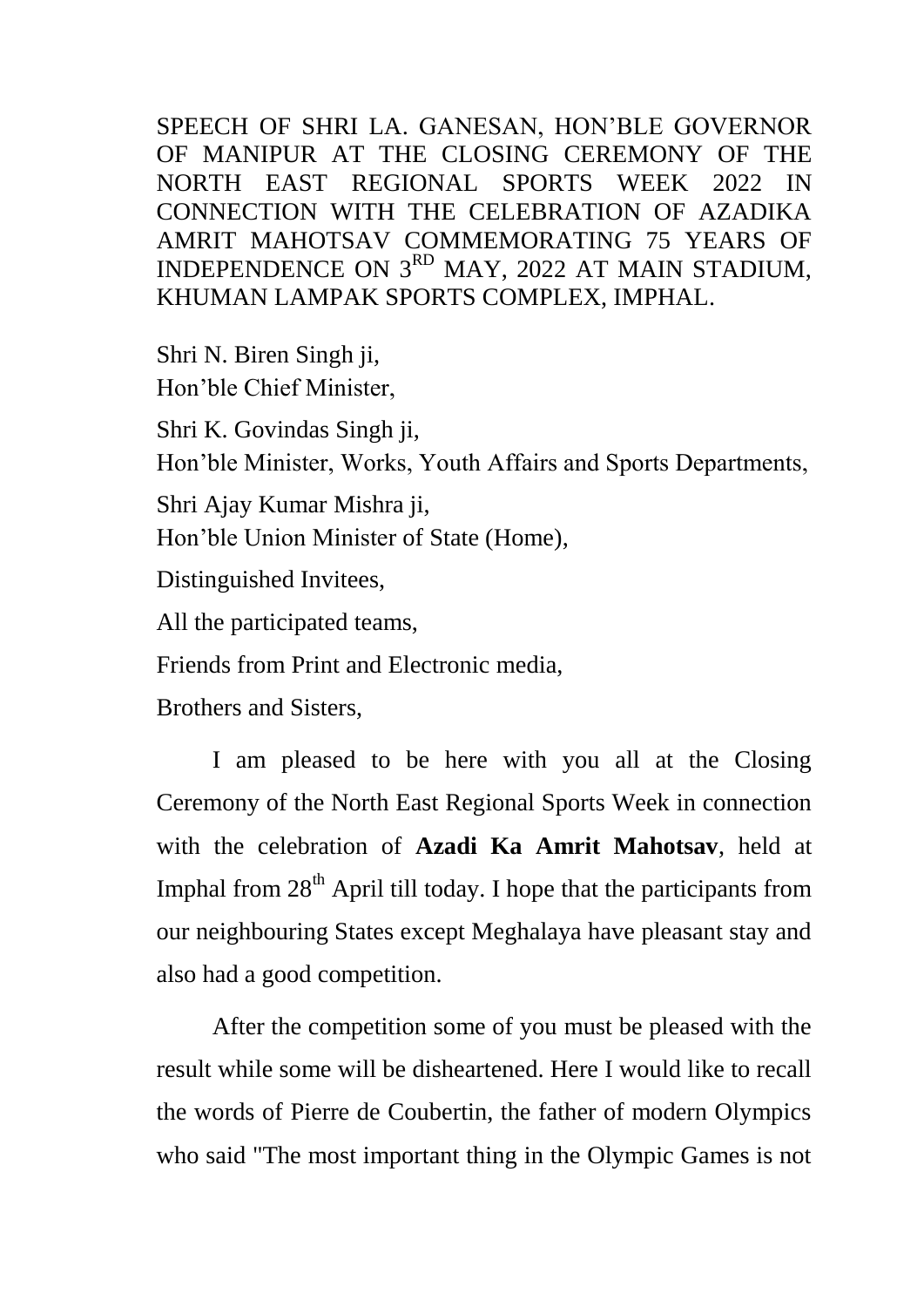winning but taking part; the essential thing in life is not conquering but fighting well". I would like to console those who had lost in this edition of the Games not to be disheartened but strive more so that you can succeed next time. Further, if you had fought well, there is no reason to be sad; you should hold your head high as you have fought well.

I congratulate all the successful teams as well those who had participated without winning, because you all have made contribution towards the success of the Sports. I would also like to compliment the technical officials who had conducted the various competitions as without them, there can be no Games. To all those who had worked silently without rewards, I commend you all. Unfortunately, this time all the disciplines could not cover except Boxing, Football, Archery, Badminton and Table Tennis. I am fully confident that more disciplines will be coveredin the next edition of the Game.

Games and sports are considered an integral part of any individual including uniformed forces as it keeps one physically and mentally fit. I am fully confident that the Department will make all possible efforts to provide better infrastructure and training to help the players improve upon their performance in future. It is also gratifying to note that the Department of Youth Affairs & Sports is making all possible efforts to promote sports in the Organization by improving sports infrastructure,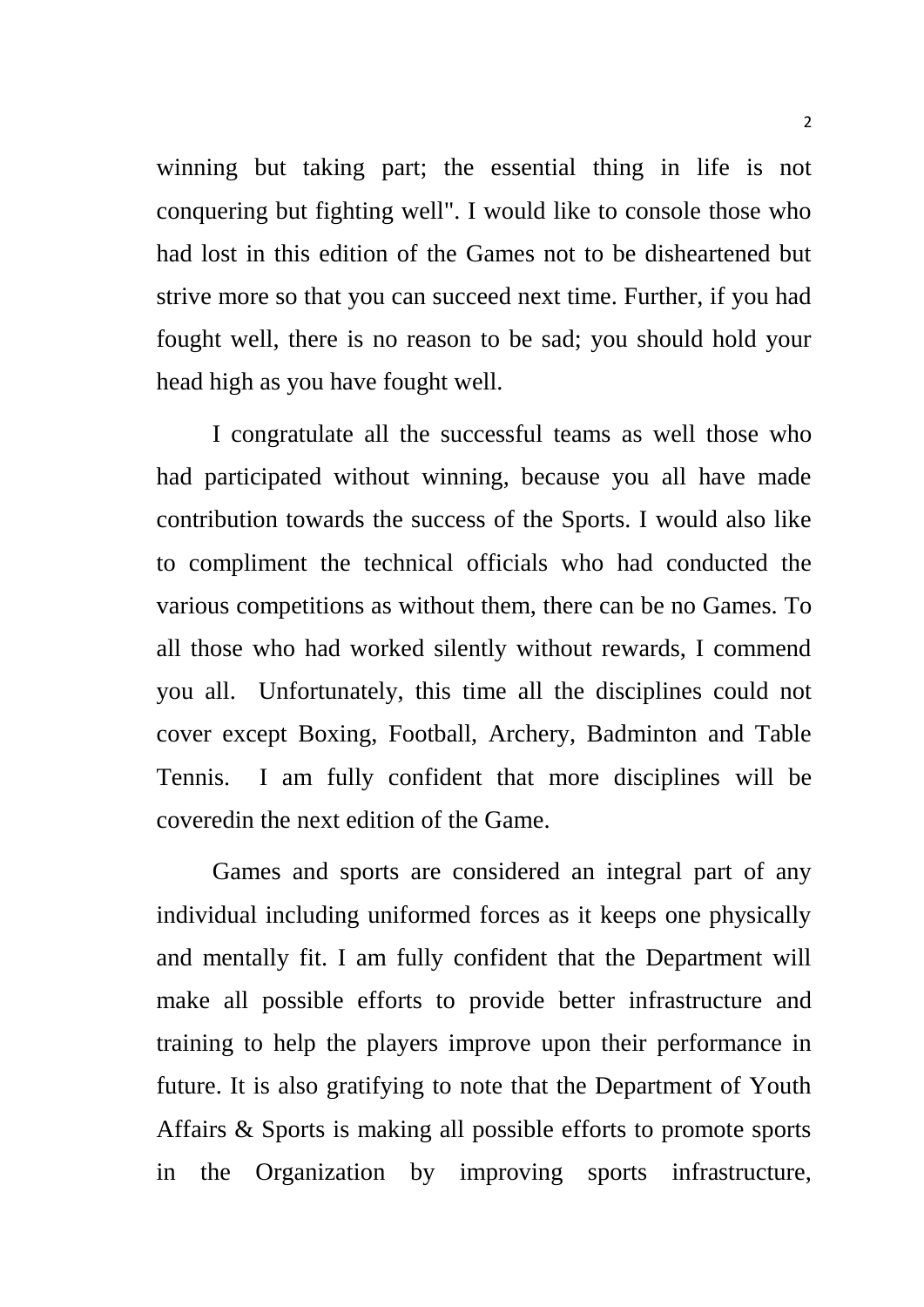introduction of special training courses, recruitment of outstanding sports persons and Coaches etc. I also congratulate the Sports Department for successfully hosting this Regional Sports Week and it is a great event and opportunity for the sports fraternity from across the host State to come together to showcase the inept talents that each and every individual has as sportsman and woman.

 As you are all well aware, the North East is slowly inching up in the field of sports and I am glad to say with Manipur leading in the region. Today, this tiny State is proud of producing 19 Olympians, 1 Padma Bhushan Awardee, 5 Padmashree Awardees, 19 Arjuna Awardees, 3 Rajiv Gandhi Khel Ratna Awardees, 1 Dronacharya Awardee, 1 Dhyanchand Awardee, 24 Asian Games Medalists, 27 Common Wealth Games Medalists. Now-a-days, Manipur is popularly known in the country as the "Power House" of sports. Historically, Manipur being sports loving State, the youths are following it vigorously and relentlessly to excel despite various bottlenecks and resource constraints. We should build up on our strengths so that we can become world beaters. I am confident that with the fresh initiative taken up by the Government of India in the recent past in the field of games and sports, the future is good for all including the sports persons. The State and the corporate sector must patronize more if we have to achieve more, as without funds there is no hope and the last few years is very encouraging.